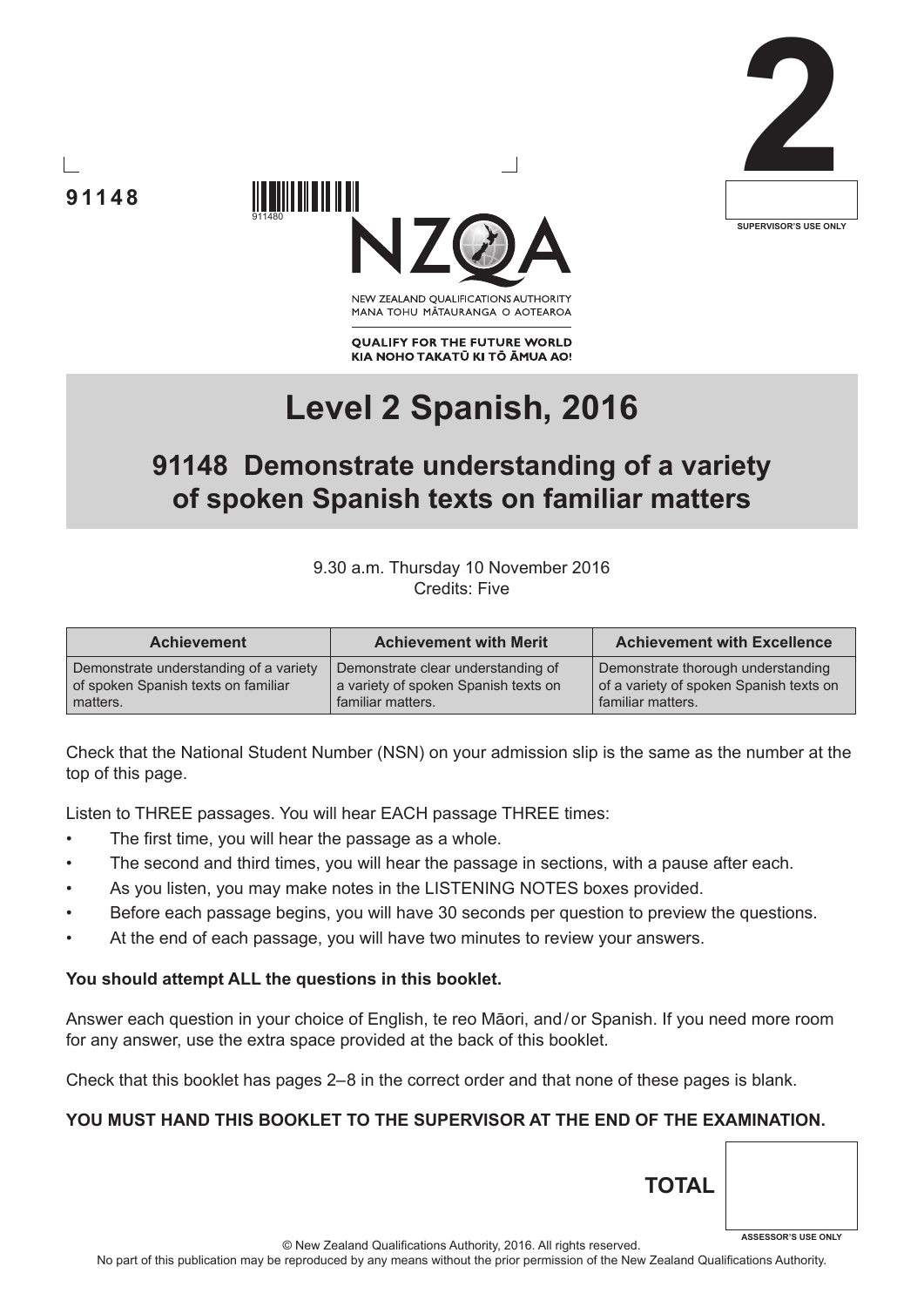## **FIRST PASSAGE:** *Testimonio de dos inmigrantes ilegales* **Testimony of two illegal immigrants**

Listen to two young illegal immigrants, Shazia and Mohammed, talking about their move to Spain. Question One is based on this passage. Use the information you have heard to answer the question in your choice of English, te reo Māori, and/or Spanish. You now have 30 seconds to read the question.

#### **Glossed vocabulary**

patera small boat

#### **LISTENING NOTES**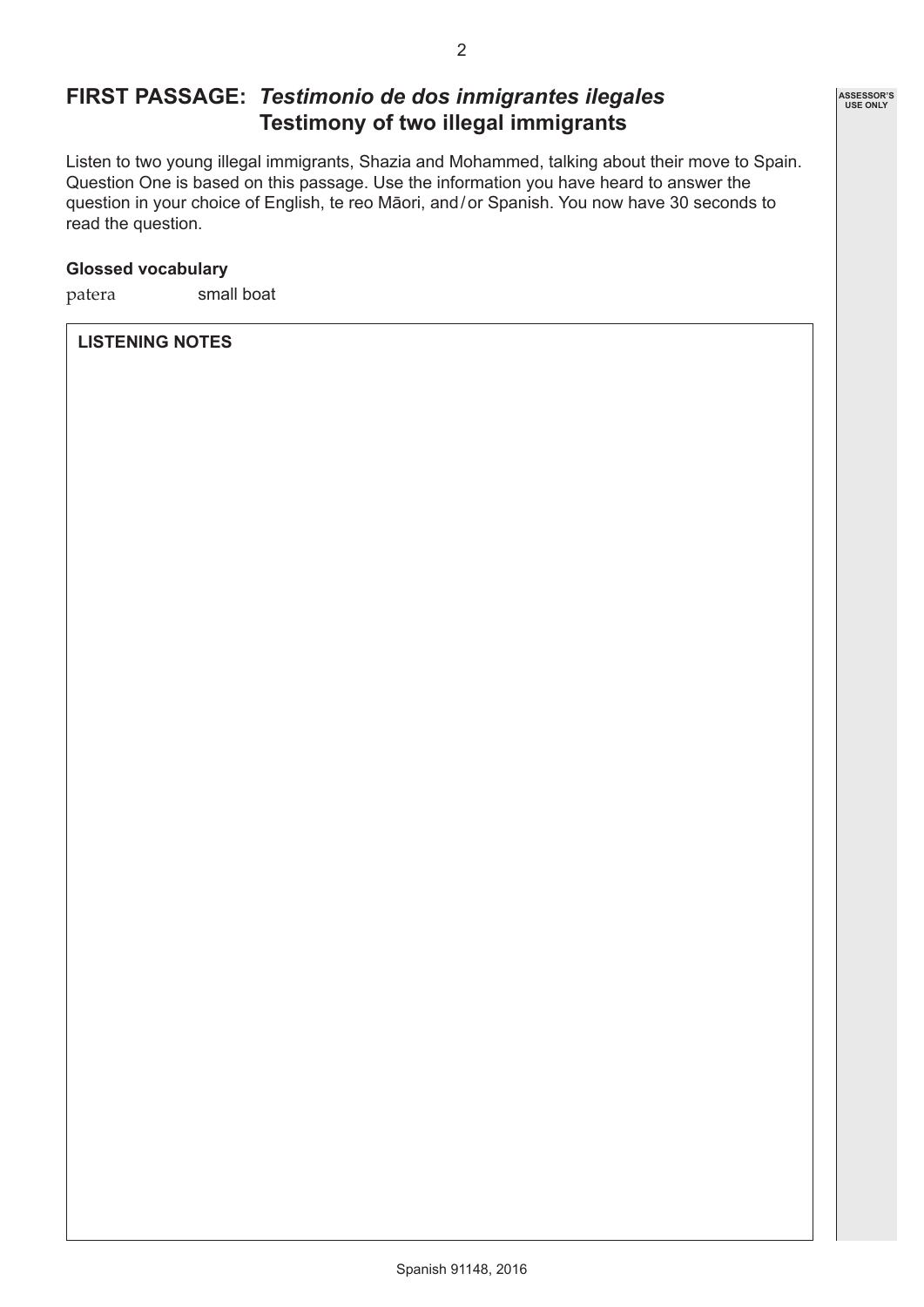**ASSESSOR'S USE ONLY**

#### **QUESTION ONE**

(a) Describe how Shazia felt during the journey from Mali to Spain. *Describe cómo se sentía Shazia durante el viaje desde Malí a España.* (b) Based on what you have heard, why do you think Mohammed would feel that life in Spain is a positive experience? *Basándote en el texto ¿por qué piensas que vivir en España es una experiencia positiva para Mohammed?* (c) Compare Shazia's and Mohammed's hopes and fears for the future. *Compara las esperanzas y preocupaciones que tienen Shazia y Mohammed para el futuro.*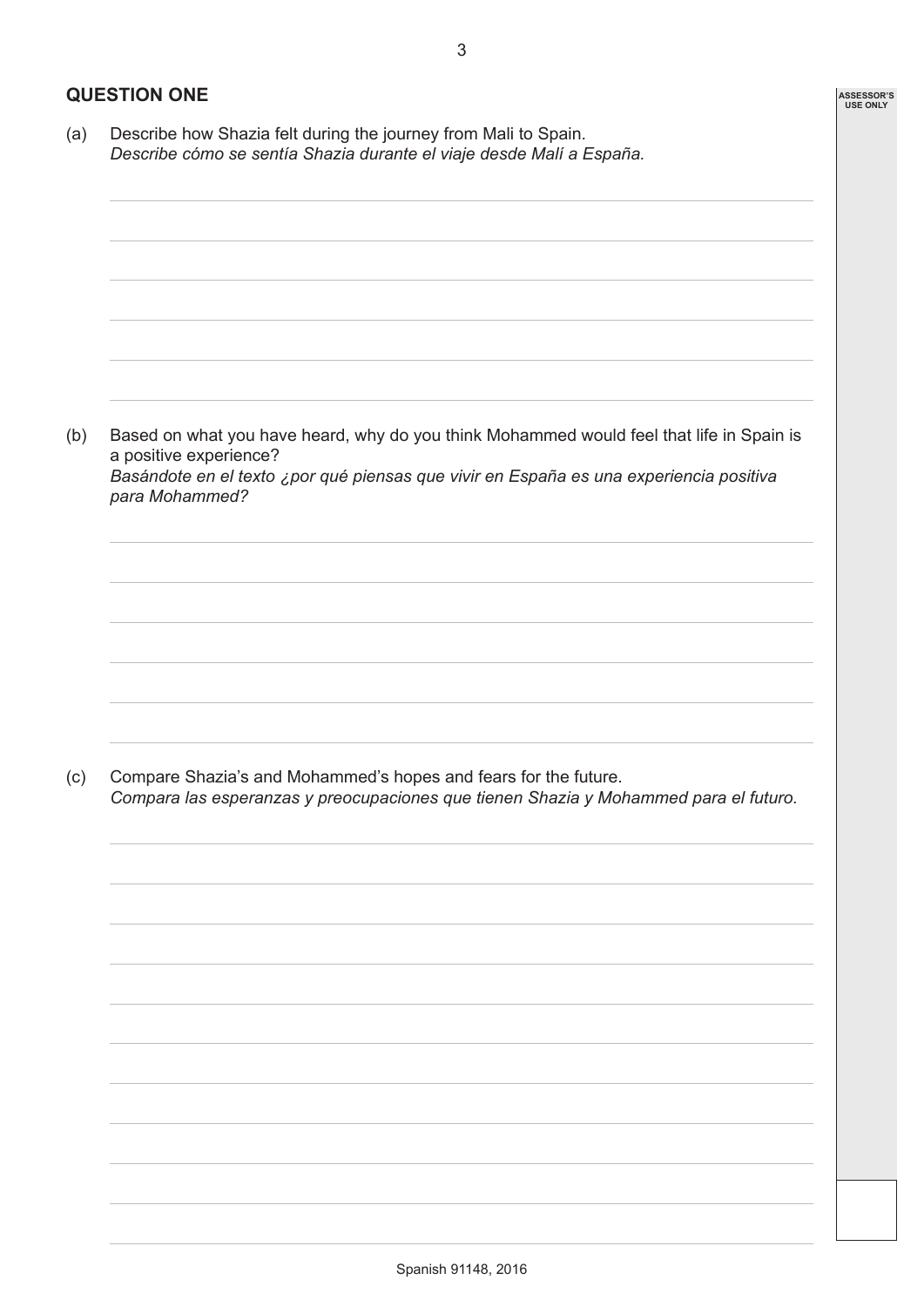## **SECOND PASSAGE:** *Experiencias de voluntariado* **Experiences of voluntary work**

Listen to Ana García as she talks about her experiences as a volunteer in Peru. Question Two is based on this passage. Use the information you have heard to answer the question in your choice of English, te reo Māori, and/or Spanish. You now have 30 seconds to read the question.

**LISTENING NOTES**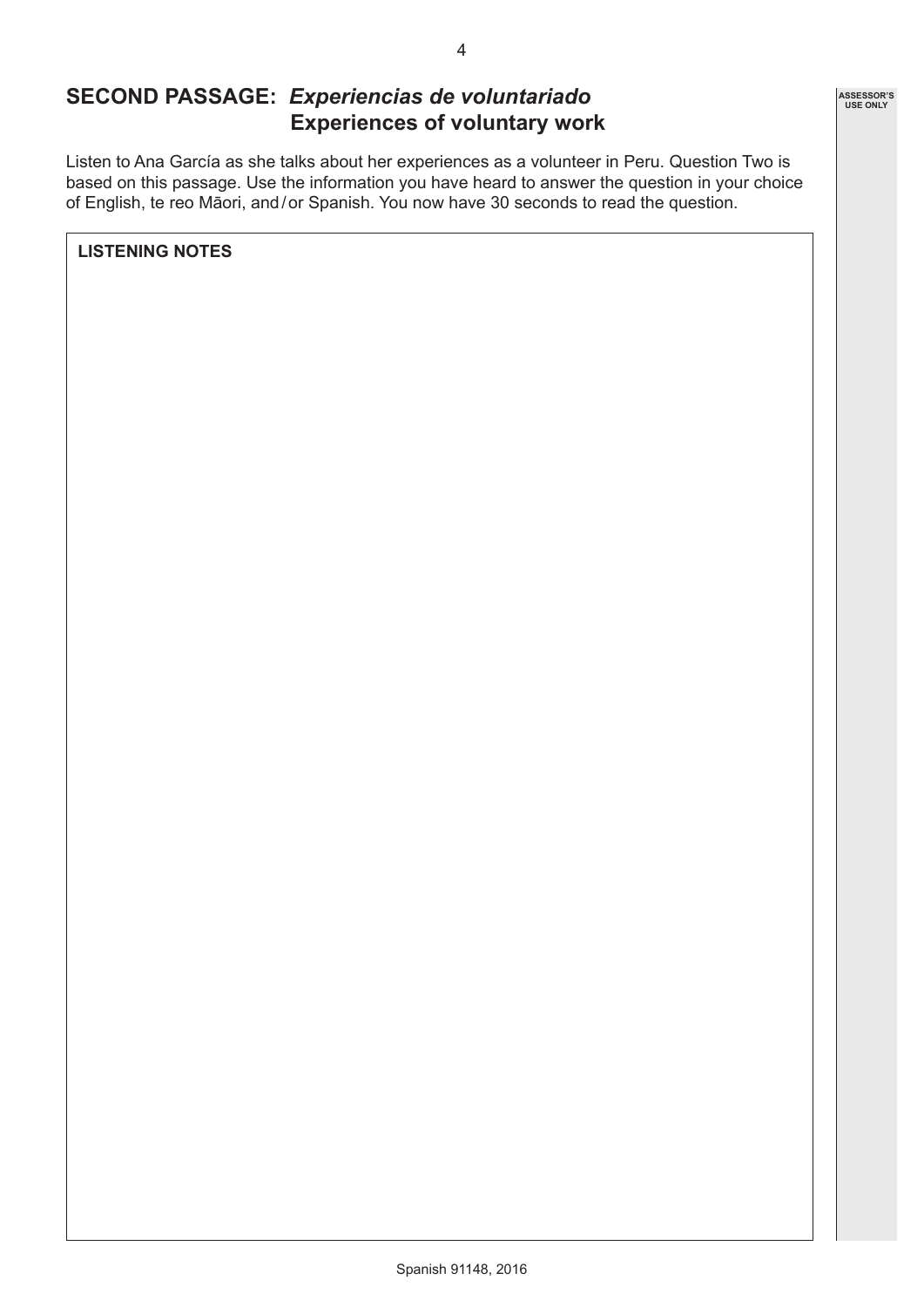#### **QUESTION TWO**

(a) Who is Ana, and why did she decide to do voluntary work in Peru? *¿Quién es Ana, y por qué decidió trabajar de voluntariado en Perú?*

(b) Based on what you have heard, why do you think Ana recommends this experience to others? *Según el texto, ¿por qué piensas que Ana recomendaría esta experiencia a otros?*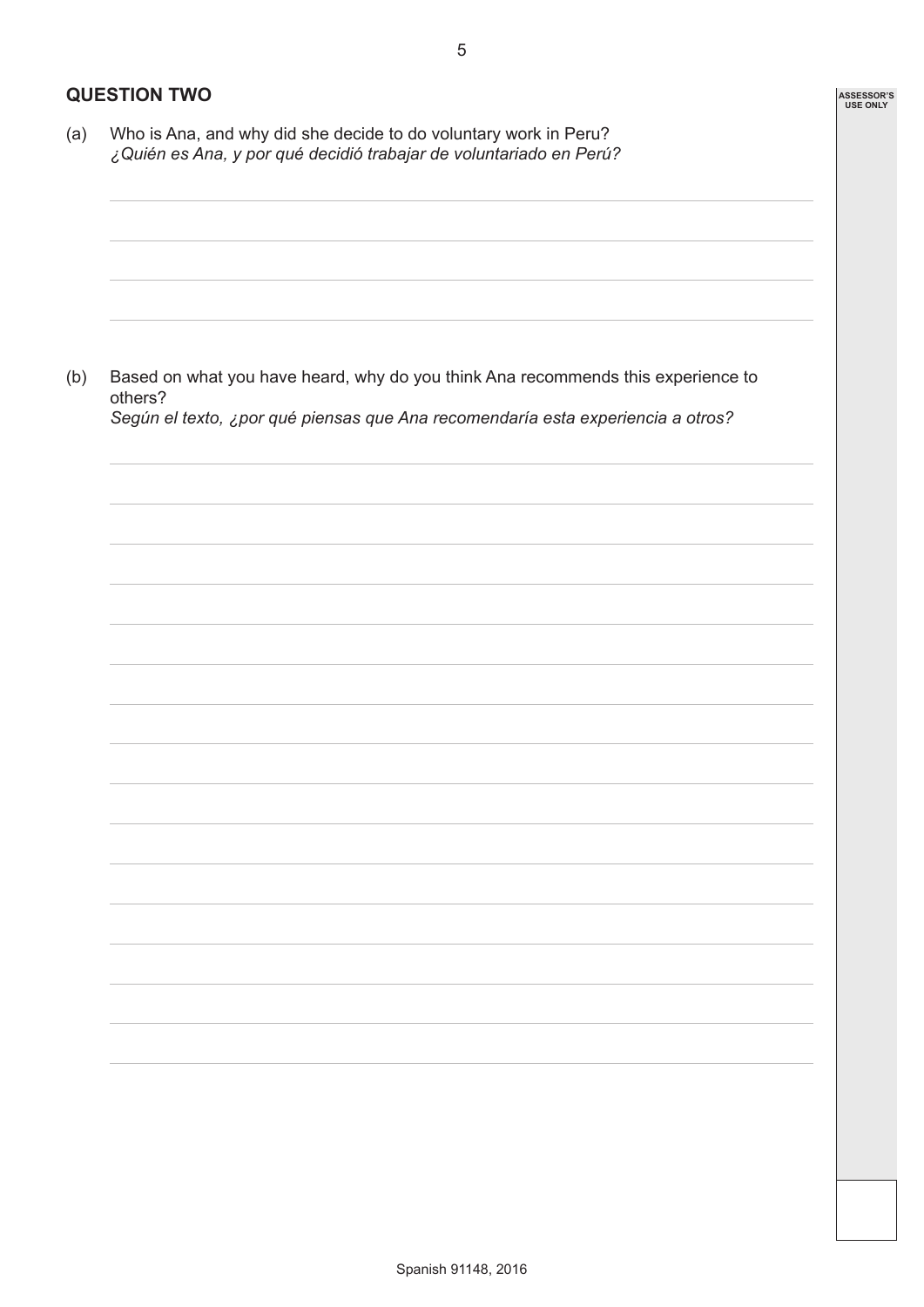### **THIRD PASSAGE:** *Película celebra el Día de los Muertos* **Film celebrates the Day of the Dead**

Listen to an interview with the director of a tourist office working in Mexico City about the recent James Bond film, *Spectre*. Question Three is based on this passage. Use the information you have heard to answer the question in your choice of English, te reo Māori, and/or Spanish. You now have 30 seconds to read the question.

**LISTENING NOTES**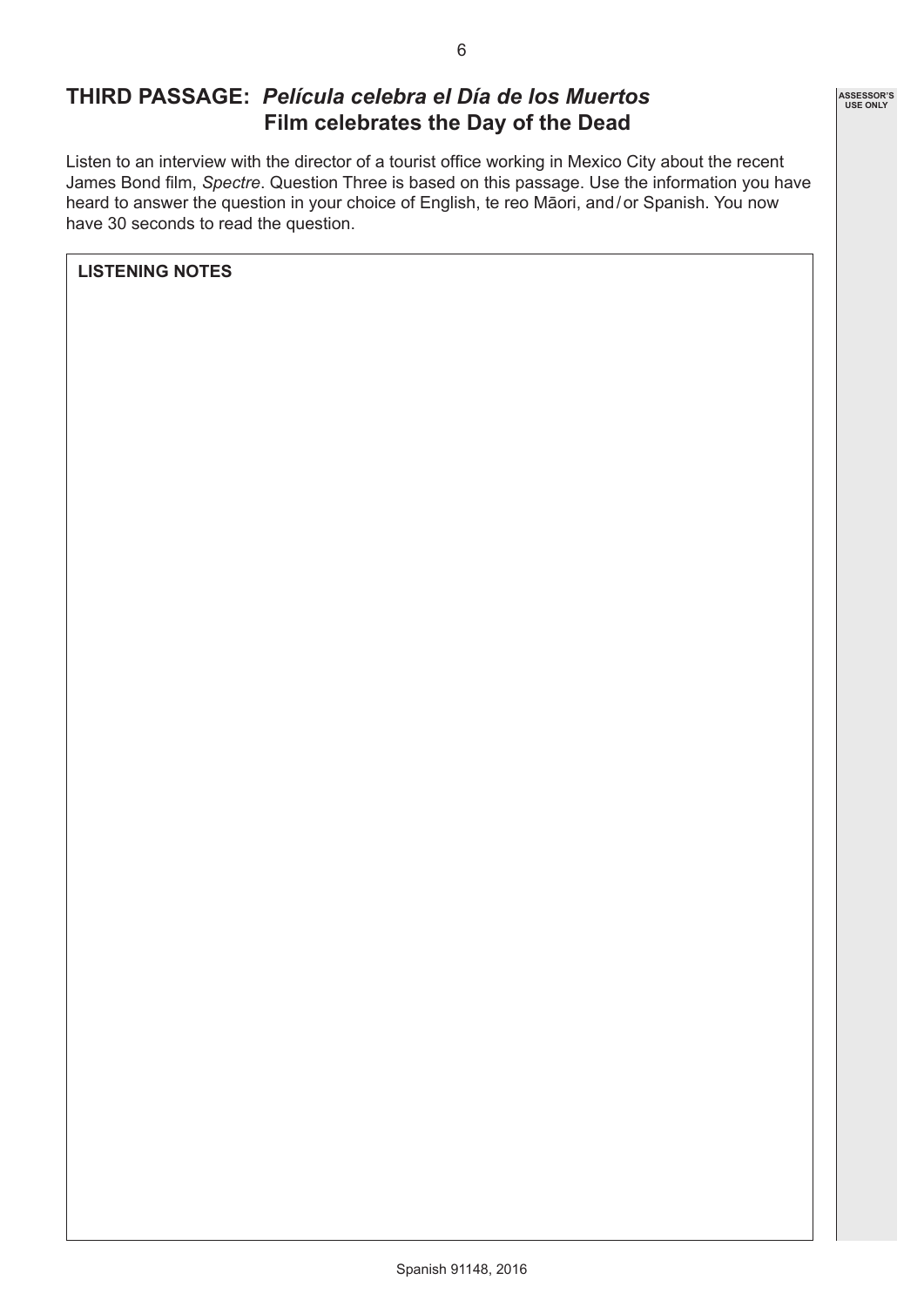#### **QUESTION THREE**

(a) Explain how, according to María, the film industry can affect tourism. *Según María, explica cómo el cine puede afectar el turismo.*

(b) Based on what you have heard, explain why the locals would have been excited by the filming of *Spectre*. *Basándote en el texto, explica las razones por las que los vecinos habrían estado entusiasmados por* Spectre*.*